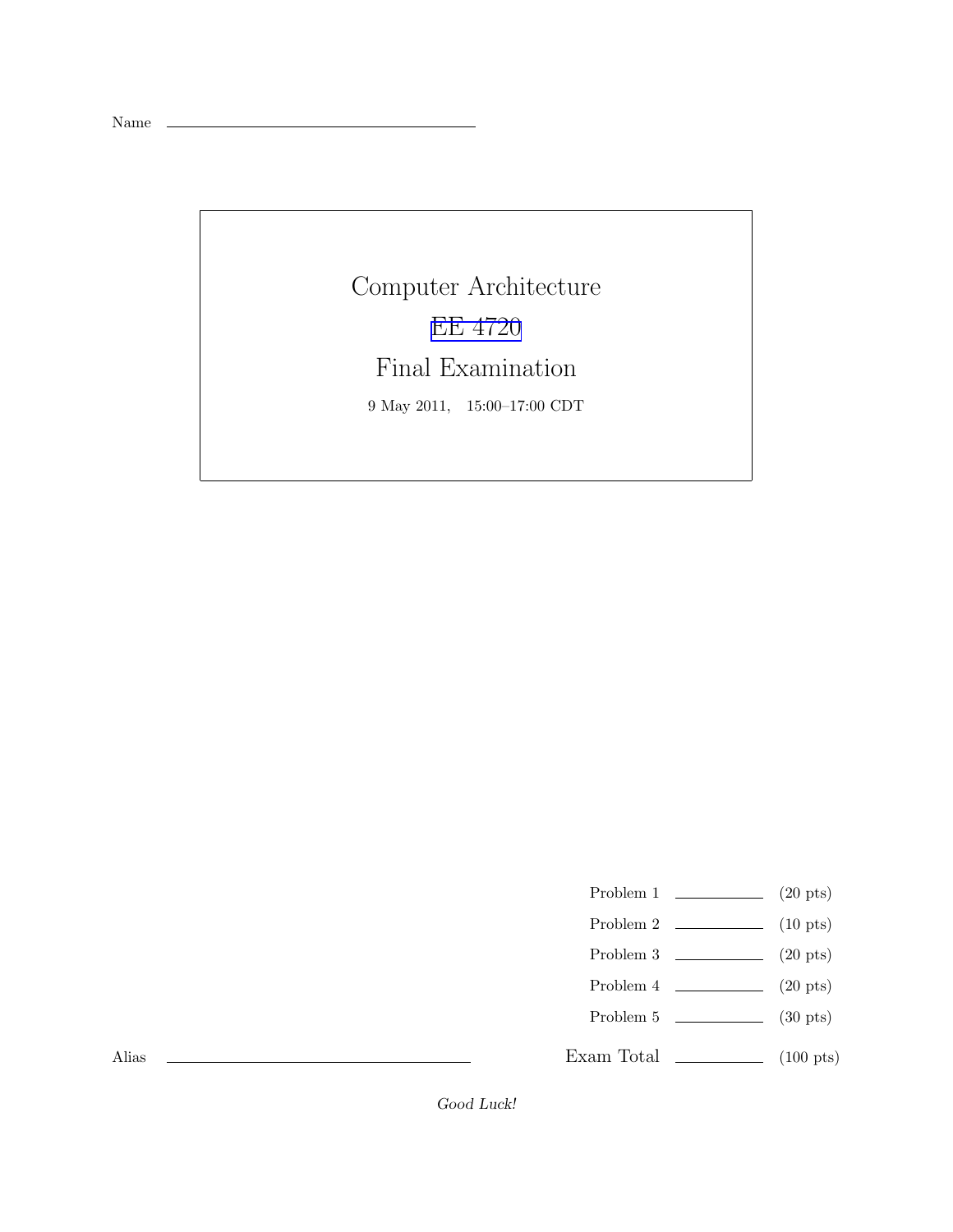Problem 1: (20 pts) The MIPS implementation below is similar to the one frequently used in class, except that it has bypass paths to the branch condition comparison unit.



(*a*) Show the execution of the code fragments below on the illustrated implementation up until the fetch of the first instruction of the second iteration. Be sure to account for the dependence on the branch condition.

Pipeline execution diagram of code below.

```
LOOP1:
lw r1, 0(r2)
addi r2, r2, 4
 bne r2, r3 LOOP1
 add r4, r4, r1
```
 $\mathbf{L}$ 

Pipeline execution diagram of code below. LOOP2: lw r1, 0(r2)

lw r2, 4(r2)

bne r2, r0 LOOP2

add r4, r4, r1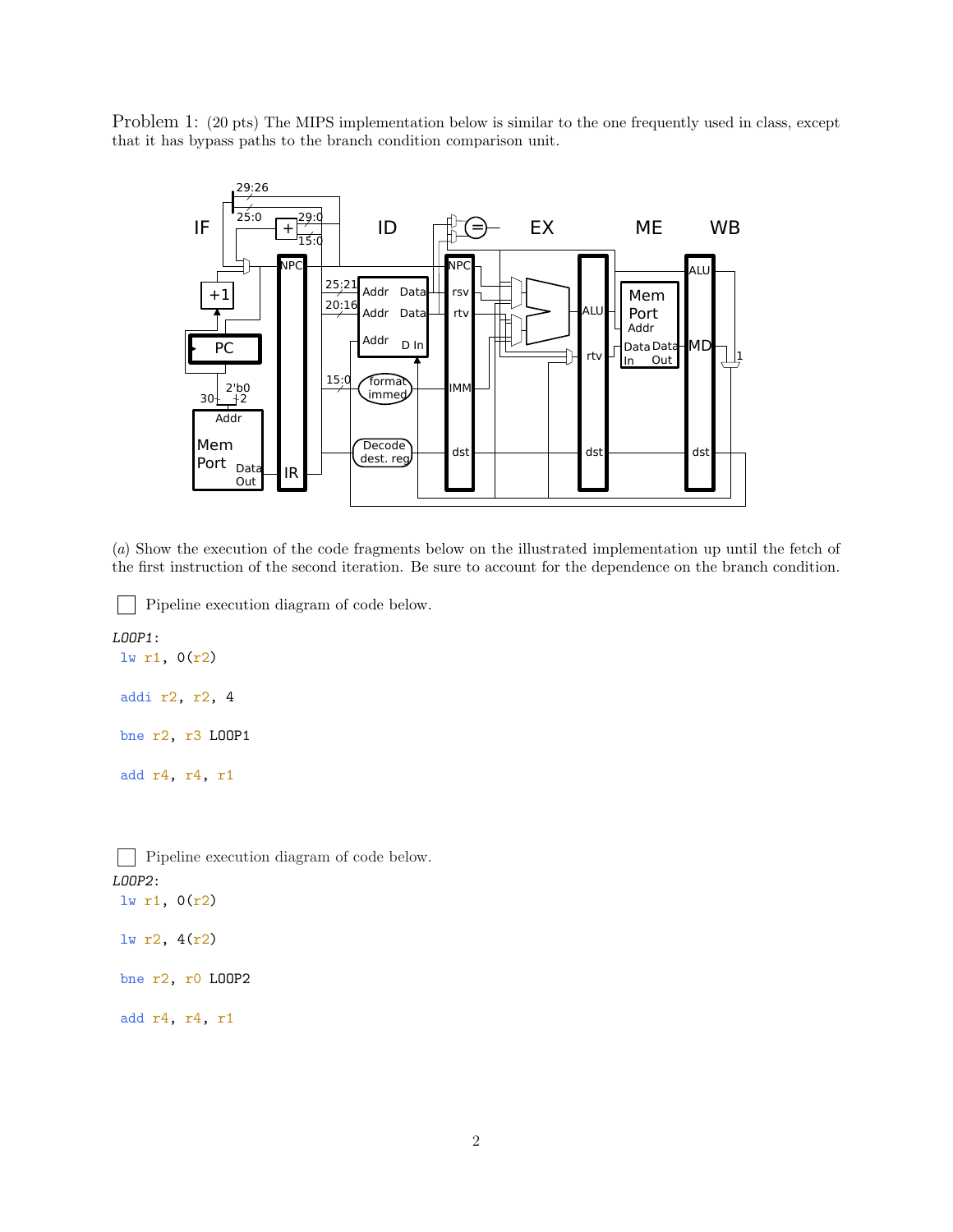(*b*) The implementation below has hardware in IF (not shown) to predict branches. Since it has prediction hardware the branch resolution hardware (the hardware that computes the branch condition and branch target) could be moved to the ME stage. Move the branch resolution hardware. Note that the resolution hardware will be used only if the branch is mispredicted.



Move resolution hardware to the ME stage.

Add any bypasses to resolution hardware needed by code samples in this problem.

- Cross out unused hardware in ID.
- Avoid adding unnecessary hardware.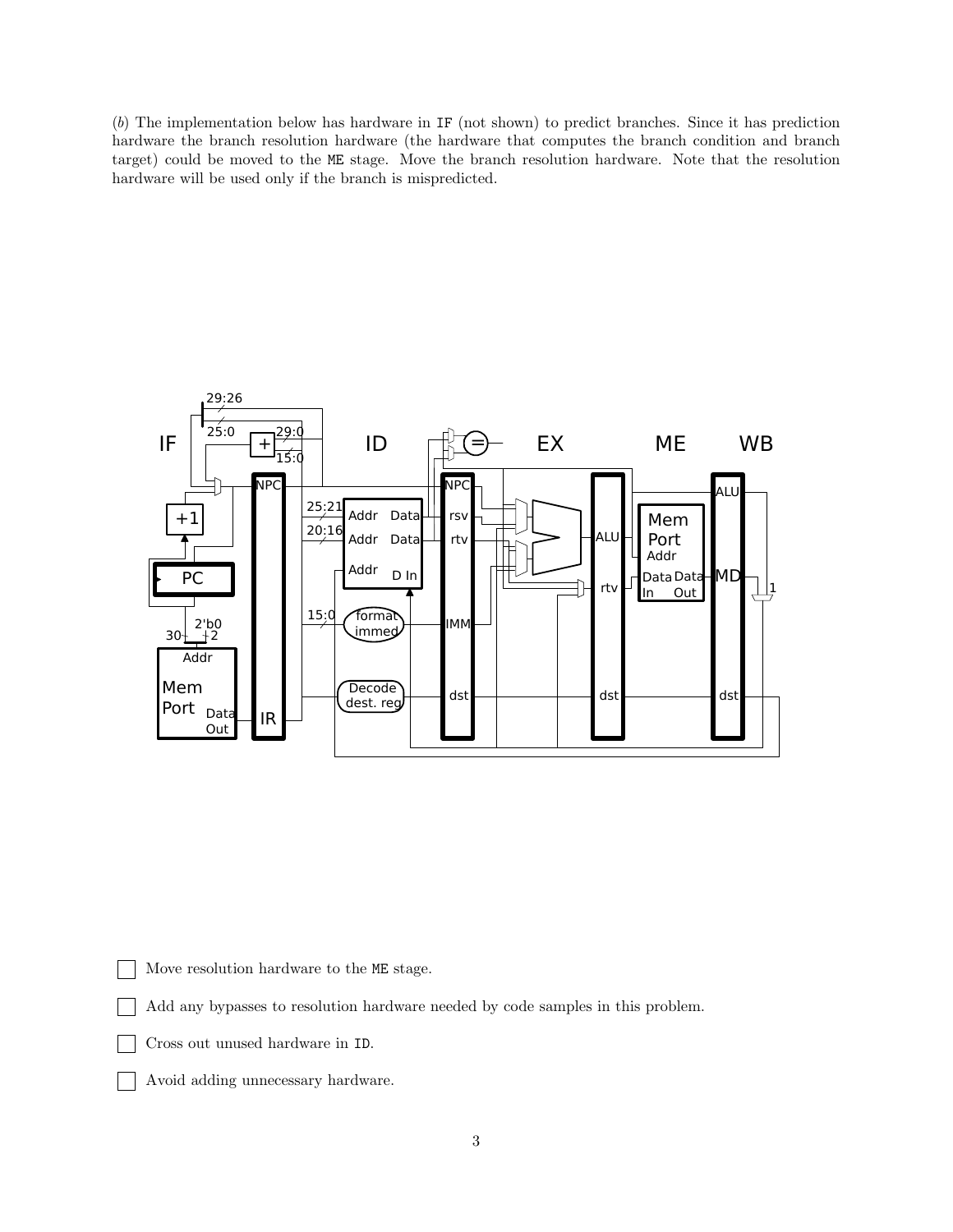Problem 1, continued: Consider the implementation from the previous part.

(*c*) Resolving the branch in ME with prediction can hurt performance with the code below compared to resolving in ID with prediction when the branch is hard to predict. By how much will it hurt performance? *Note: An exact number was not required on the original exam.* Explain, use a diagram if necessary. *Hint: Resolve is where recovery starts for a misprediction. Another hint: pay attention to dependencies on the branch condition.*

```
LOOP1:
lw r1, 0(r2)
addi r2, r2, 4
bne r2, r3 LOOP1
add r4, r4, r1
```
Resolving in  $\texttt{ME}$  hurts performance here by \_\_\_\_ cycles.

Explanation.

(*d*) Resolving the branch in ME with prediction should help performance with the code below compared to resolving in ID with prediction. Explain why, preferably with an execution diagram. *Hint: Same hints as previous part.*

LOOP2: lw r1, 0(r2) lw r2, 4(r2) bne r2, r0 LOOP2 add r4, r4, r1

Resolving in ME helps performance because...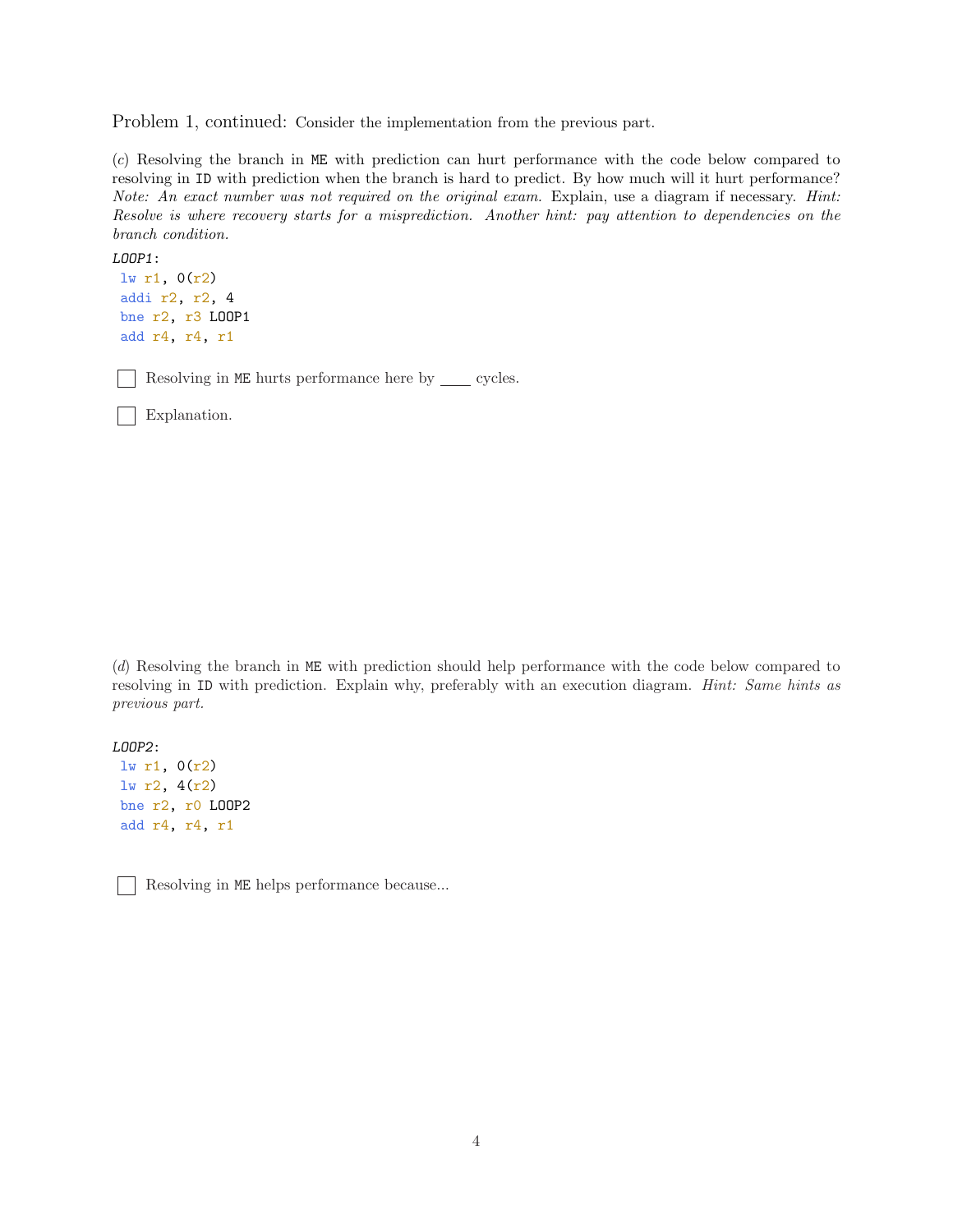Problem 2: (10 pts) The diagrams below show the execution of code on two-way superscalar dynamically scheduled systems of the type described in class. Each diagram has mistakes. Identify and fix them. Also explain why code should not execute as illustrated. The answer should specify what would go wrong, or why the system would be particularly inefficient, as appropriate.

(*a*) Find and fix the two problems with commit in the execution below, and explain why execution would be incorrect or inefficient.

# Cycle 0 1 2 3 4 5 6 7 8  $lw$  r1,  $O(r2)$  IF ID Q RR EA ME WB C sub r4, r5, r6 IF ID Q RR EX WB C or r7, r4, r8 IF ID Q RR EX WB C # Cycle 0 1 2 3 4 5 6 7 8

Fix the two problems above.

Describe one error or inefficiency with execution.

Describe another error or inefficiency with execution.

(*b*) Find and fix the problem with the code below. Note that the processor has two FP adders, named A and B. *Hint: Check dependencies.*

| add.d f0, f2, f4    |         |         |  |  | IF ID Q RR A1 A2 A3 A4 WB C |  |  |   |
|---------------------|---------|---------|--|--|-----------------------------|--|--|---|
| sub.d f6, f0, f8    | IF ID Q |         |  |  | RR A1 A2 A3 A4 WB C         |  |  |   |
| add.d f10. f11. f12 |         | IF ID Q |  |  | RR B1 B2 B3 B4 WB C         |  |  |   |
| addi r1, r1, 4      |         | IF ID 0 |  |  | RR EX WB                    |  |  | C |

Fix the problem above.

Describe one error or inefficiency with execution.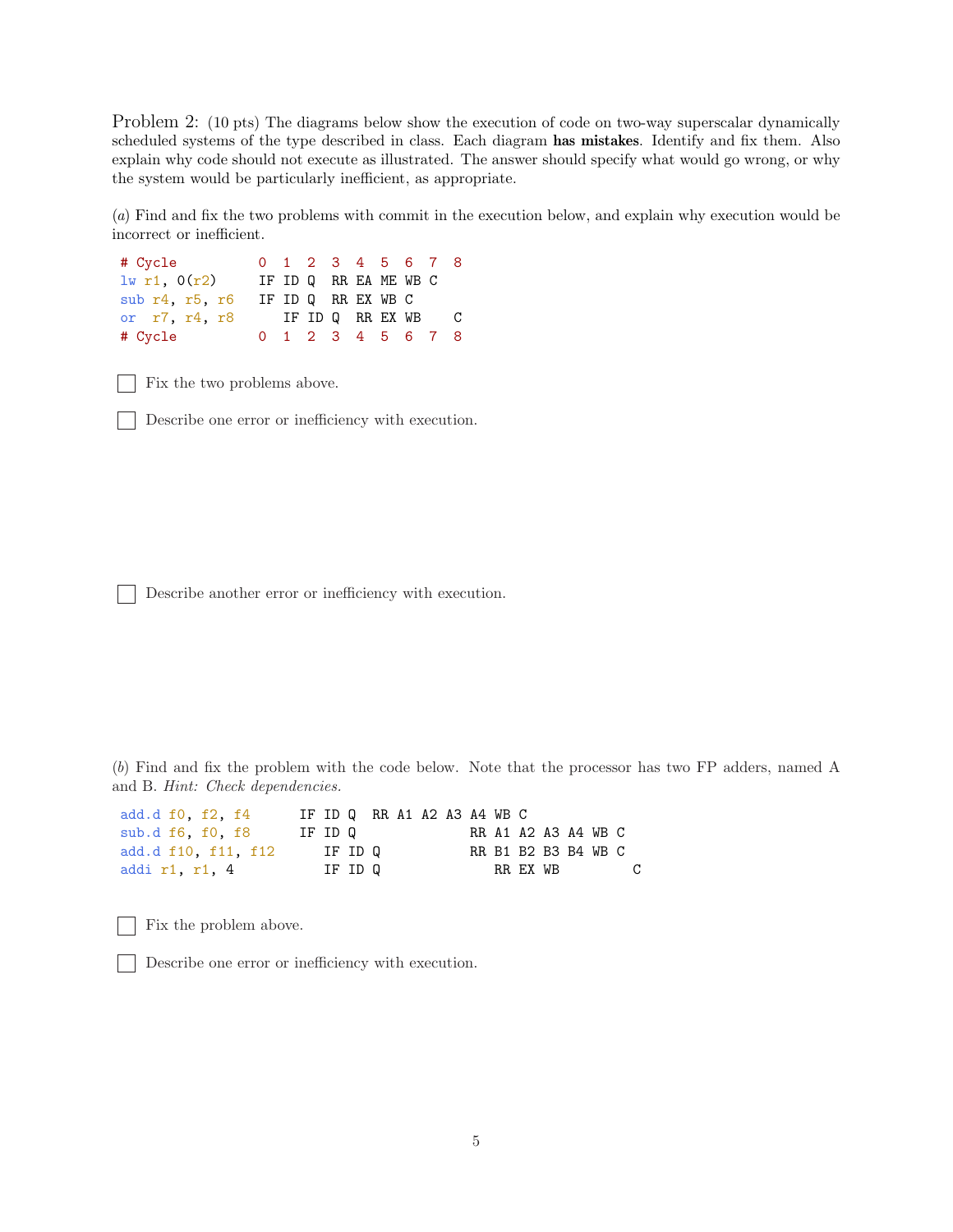Problem 3: (20 pts) Code producing the branch patterns shown below is to run on three systems, each with a different branch predictor. All systems use a  $2^{14}$ -entry BHT. One system uses a bimodal predictor. one system uses a local predictor with a 10-outcome local history, and one system uses a global predictor with a 10-outcome global history. The outcomes of branch B1 form a repeating pattern, the outcome of B2 can be modeled by a Bernoulli random variable with  $p = 0.7$  (the branch is taken with probability .7), and B3 is always taken.

|  |  |  |  | B1: N T T T T T N N N N T T T T N N |  |  |  |  |  |
|--|--|--|--|-------------------------------------|--|--|--|--|--|
|  |  |  |  | B2: RRRRRRRRRRRRRRRRR               |  |  |  |  |  |
|  |  |  |  |                                     |  |  |  |  |  |

For the questions below accuracy is after warmup.

What is the accuracy of the bimodal predictor on B1?

What is the approximate accuracy of the bimodal predictor on B2? Explain. *Hint: A correct answer would be slightly more or less (pick one) than*. . .*. For the exact answer one would need the state probability formula for a Markov chain.*

What is the accuracy of the local predictor on branch B1?

What is the warmup time of the global predictor on branch  $B1$ ? Be sure to consider the effect of B2.

What is the minimum local history size needed for a local predictor to predict B1 with  $100\%$  accuracy?

What is the accuracy of a global predictor with a three-outcome global history on branch  $B1$ ?

What is the minimum global history size needed for a global predictor to predict B1 with  $100\%$  accuracy?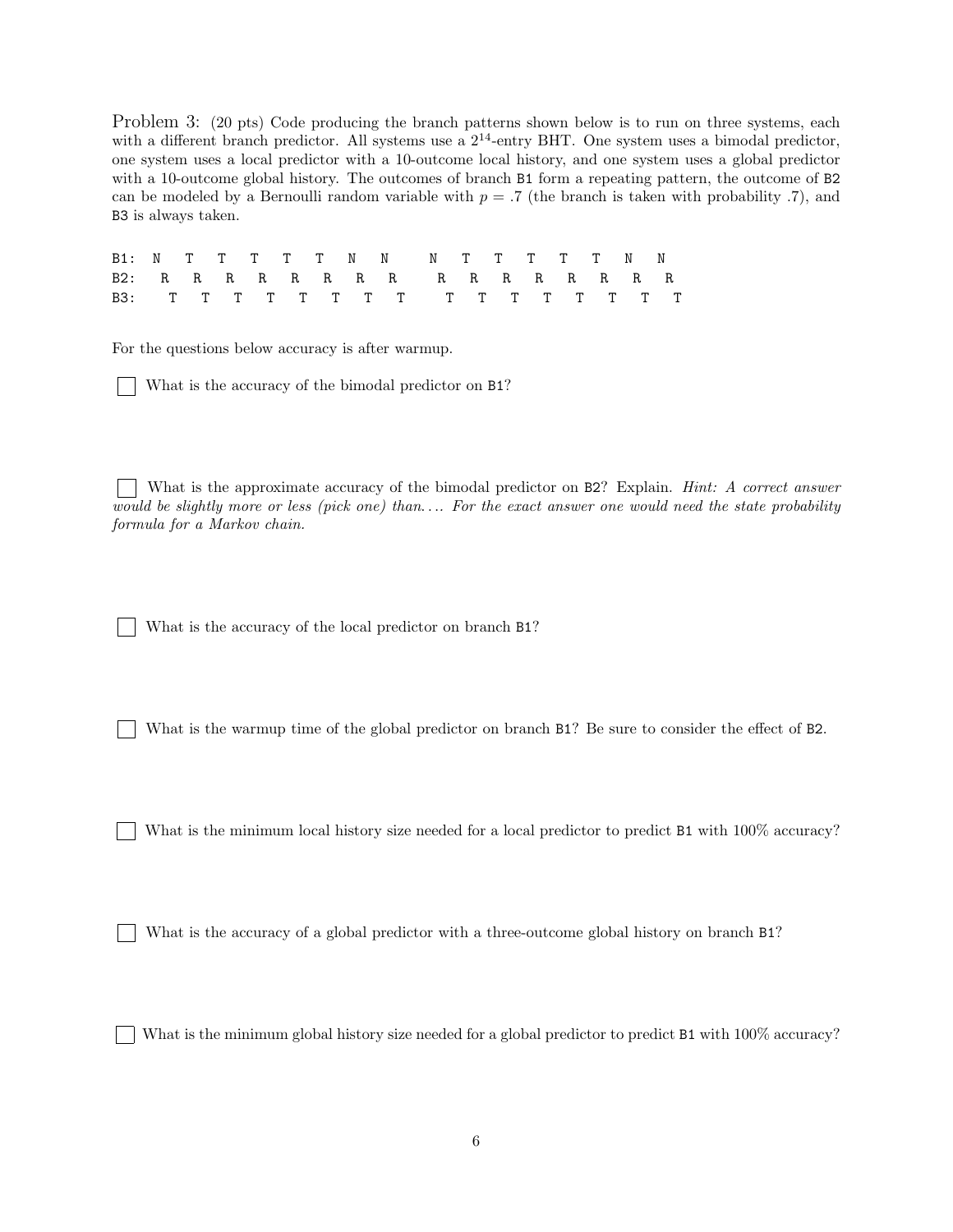Problem 4: (20 pts) The diagram below is for a set-associative cache with a capacity of 16 MiB  $(2^{24}$ bytes), and a line size of 64 bytes. The system has the usual 8-bit characters. Each data store below has a capacity of  $2^{20}$  bytes.

(*a*) Answer the following, formulæ are fine as long as they consist of grade-time constants.

Fill in the blanks in the diagram.



Show the address bit categorization. Label the sections appropriately. (Alignment, Index, Offset, Tag.)  $\mathbf{L}$ 

Associativity:

Memory Needed to Implement (Indicate Unit!!):

Show the bit categorization for a direct mapped cache with the same capacity and line size.

| . . |  |  |
|-----|--|--|
|     |  |  |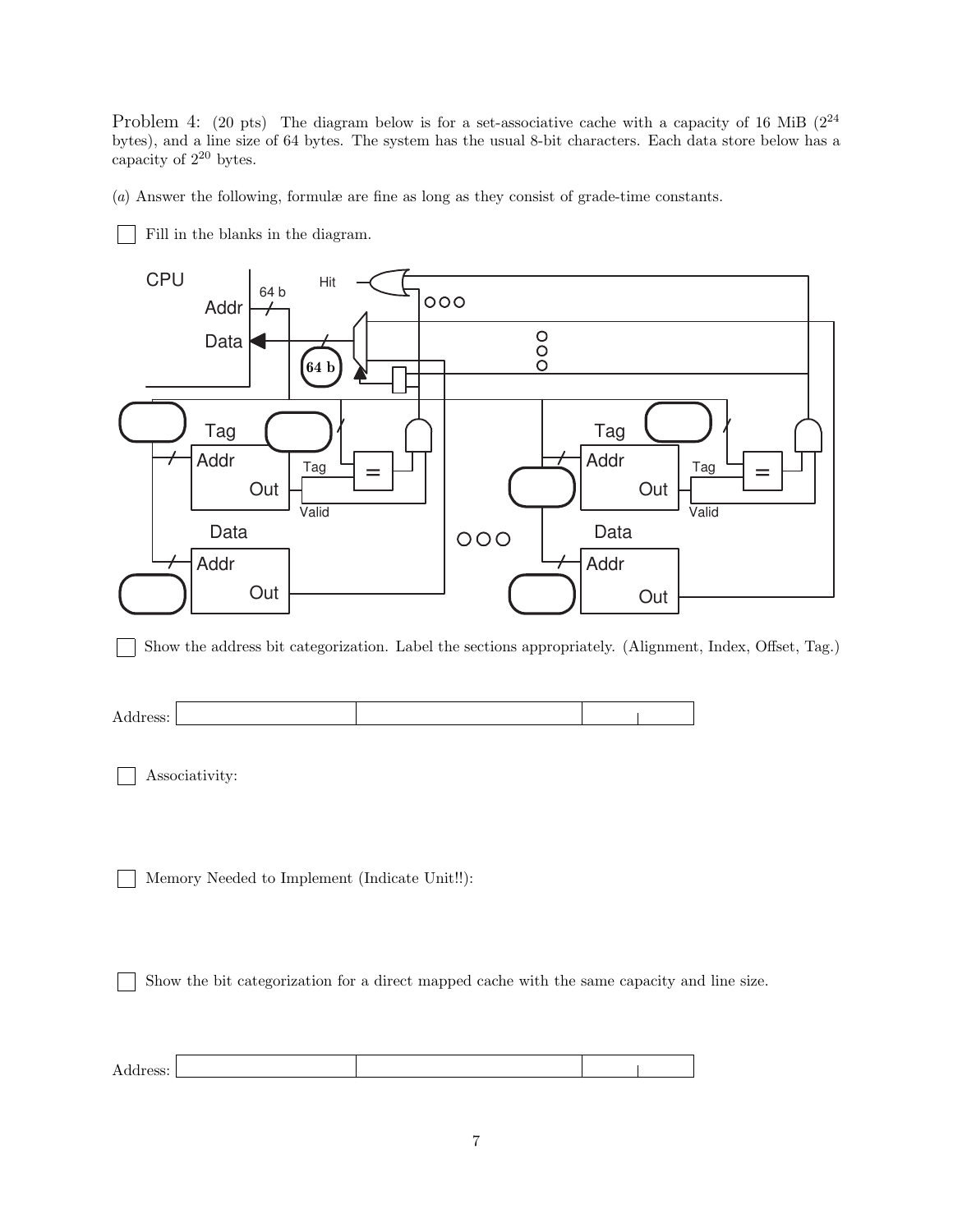Problem 4, continued: The problems on this page are **not** based on the cache from the previous page. The code fragments below run on a  $32 \text{ MiB}$  ( $2^{25}$  byte) direct-mapped cache with a 256-byte line size. Each code fragment starts with the cache empty; consider only accesses to the arrays, a, ax, and ay.

(*b*) Find the hit ratio executing the code below.

What is the hit ratio running the code below? Explain

```
double sum = 0.0;
double a = 0x2000000; // sizeof(double) == 8
int i;
int ILIMIT = 1 << 11; // = 2^{11}for (i=0; i<ILIMIT; i++) sum += a[ i ];
```
(*c*) The two code fragments below, labeled Method 1 and Method 2, perform the same computation but organize the data differently.

```
// Method 1
struct Our_Struct { int x; int y; };
Our_Struct a[SIZE];
for (int i=0; i<SIZE; i++) sum += a[i] .x;for (int i=0; i<SIZE; i++) myfunc(sum, a[ i ].y);
// Method 2
int ax[SIZE];
int ay[SIZE];
for (int i=0; i<SIZE; i++) sum += ax[i];
for (int i=0; i<SIZE; i++) myfunc(sum,ay[ i ]);
```
Which method has a higher hit ratio if the cache is small (or SIZE is large)? Explain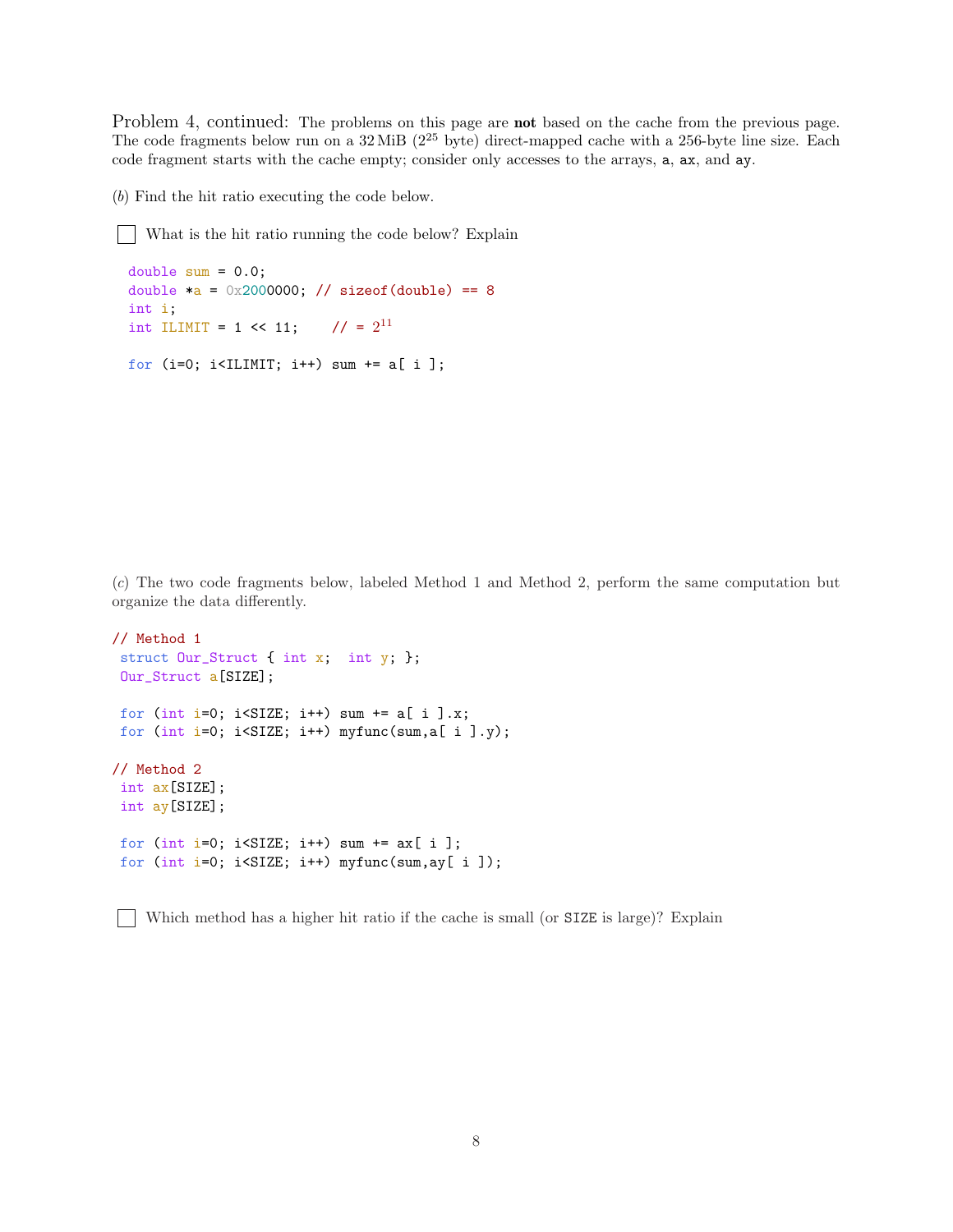Problem 5: (30 pts) Answer each question below.

(*a*) Eliminating bypass paths from an n-way superscalar statically scheduled processor would have a much larger effect than eliminating them from a scalar statically scheduled processor (like our 5-stage MIPS implementation).

Describe a positive benefit of eliminating the bypass paths that's much larger for the *n*-way superscalar.

Г Describe a disadvantage of eliminating the bypass paths that's a much bigger disadvantage for the n-way superscalar.

(*b*) Consider a deeply pipelined system with 5n stages without bypass paths and that runs programs in which dependent instructions are far apart. Name two factors that will limit clock frequency for larger values of n. *Note: bypass paths were not mentioned in the original exam.*

One frequency limiter.

Another frequency limiter.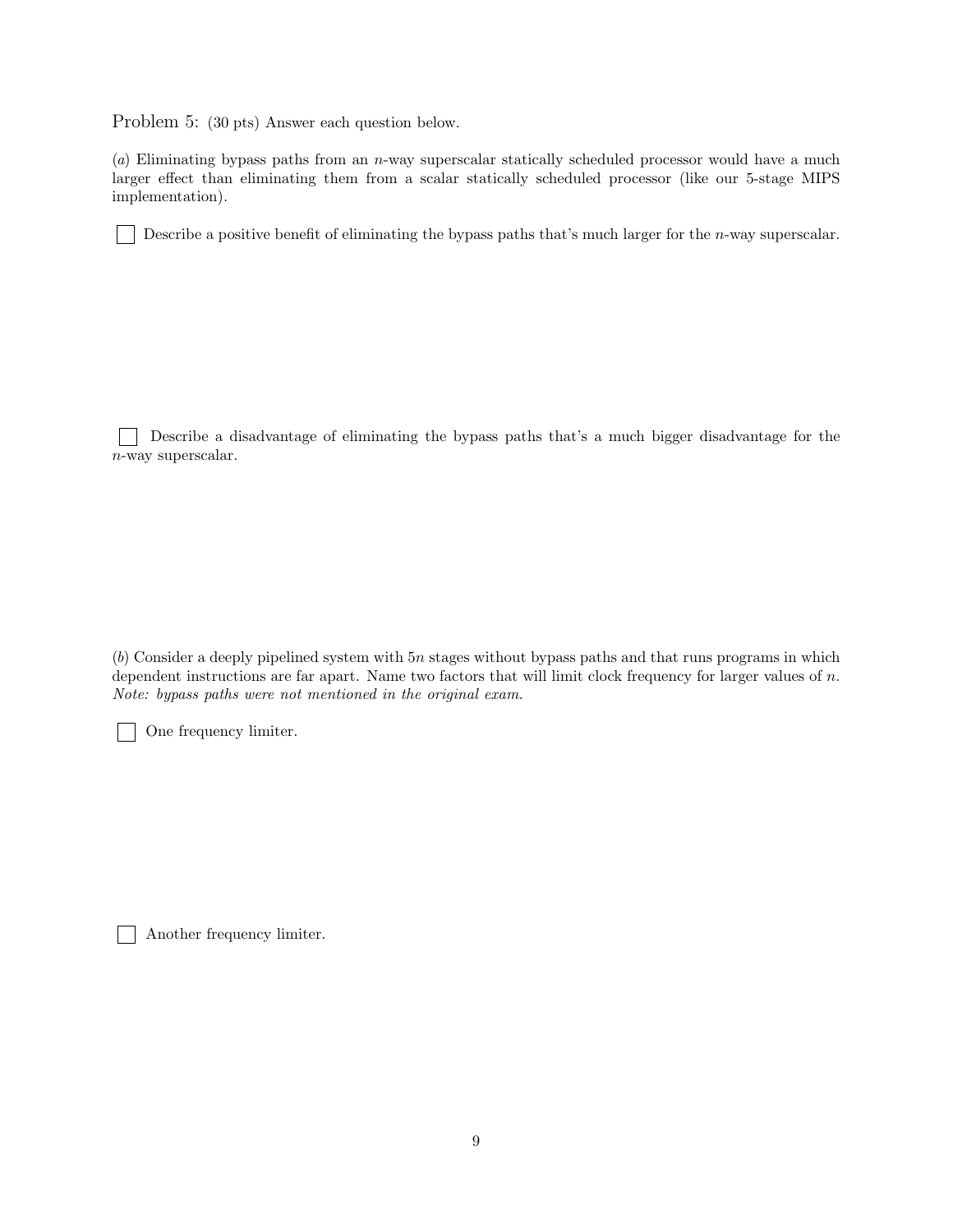(*c*) Consider the BHT of a bimodal branch predictor. An entry would contain a CTI type, a two-bit counter, a branch target, and perhaps a tag. The tag would be used like a cache tag, but does not need to be as large. For this problem only consider branches.

How large would the target need to be to predict MIPS branches? *Hint: The answer is not 32 bits.*

Explain what the predictor can do with the tag to improve prediction accuracy.

(*d*) A four-way statically scheduled processor is much less expensive than a four-way dynamically scheduled processor. Why would the dynamically scheduled processor run some code faster than the statically processor even when the code was compiled with a good compiler that targeted the specific four-way implementation?

Specific advantage of dynamically scheduled processor for some code.

Describe properties of code that would run at the same rate on the two processors.